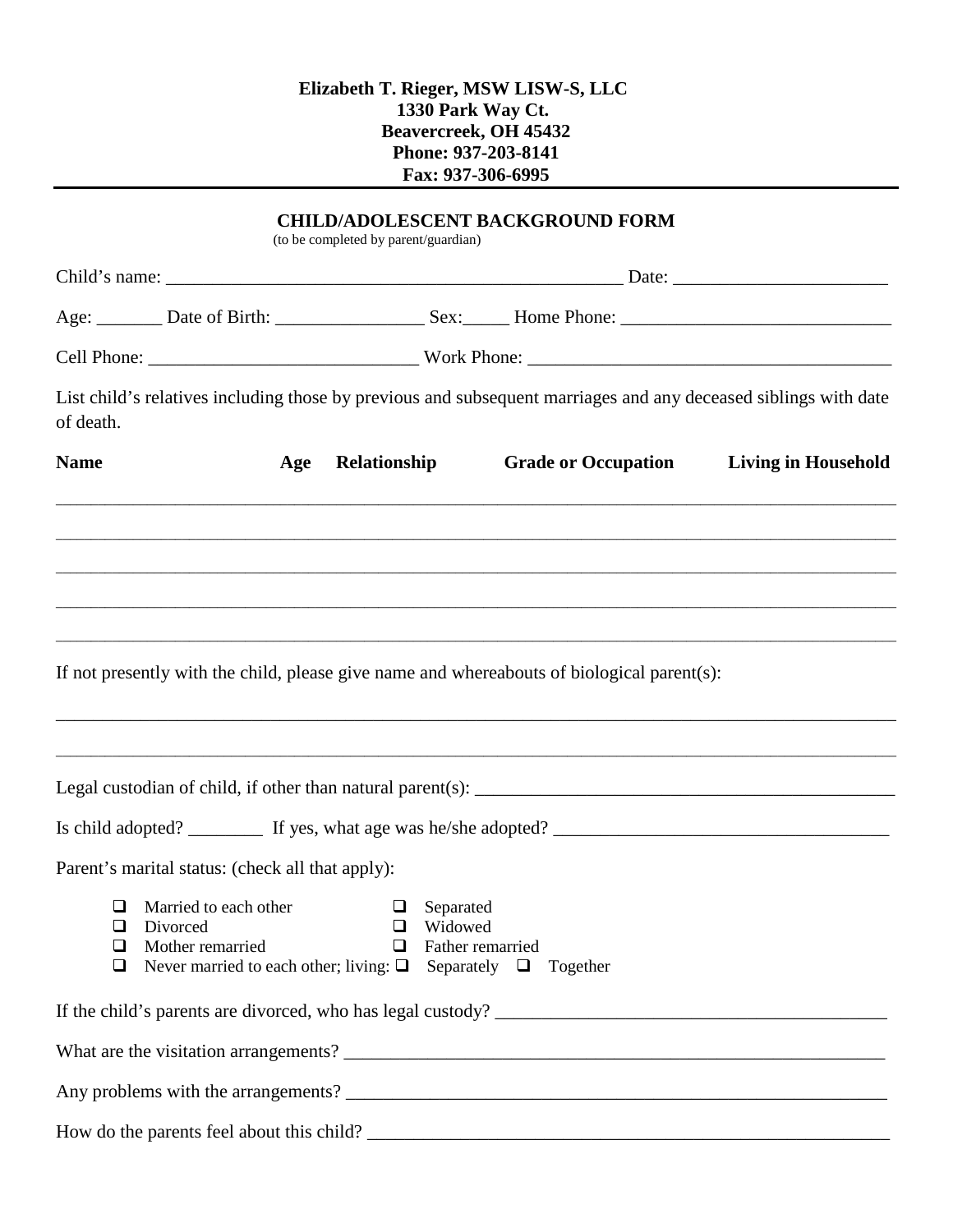|                                                                                                                                                                        | May I contact them to thank them? $\Box$ Yes                                                                                                                                                                                                                                                                                                                                                                                                                                                                                                 |                                                                                                                                      |                                                                                                                                                                                                                                                                                                                                    | ◻            | N <sub>o</sub>                                                                                                                      |                                                                                                                                                                                                                                               |                                |  |
|------------------------------------------------------------------------------------------------------------------------------------------------------------------------|----------------------------------------------------------------------------------------------------------------------------------------------------------------------------------------------------------------------------------------------------------------------------------------------------------------------------------------------------------------------------------------------------------------------------------------------------------------------------------------------------------------------------------------------|--------------------------------------------------------------------------------------------------------------------------------------|------------------------------------------------------------------------------------------------------------------------------------------------------------------------------------------------------------------------------------------------------------------------------------------------------------------------------------|--------------|-------------------------------------------------------------------------------------------------------------------------------------|-----------------------------------------------------------------------------------------------------------------------------------------------------------------------------------------------------------------------------------------------|--------------------------------|--|
|                                                                                                                                                                        | <b>CHILD'S CURRENT PROBLEMS AND HISTORY</b>                                                                                                                                                                                                                                                                                                                                                                                                                                                                                                  |                                                                                                                                      |                                                                                                                                                                                                                                                                                                                                    |              |                                                                                                                                     |                                                                                                                                                                                                                                               |                                |  |
|                                                                                                                                                                        | Describe the child's current problem(s) medical, behavioral, emotional):                                                                                                                                                                                                                                                                                                                                                                                                                                                                     |                                                                                                                                      |                                                                                                                                                                                                                                                                                                                                    |              |                                                                                                                                     |                                                                                                                                                                                                                                               |                                |  |
| $\Box$<br>❏<br>$\Box$<br>$\Box$<br>$\Box$<br>$\Box$<br>$\Box$<br>$\Box$<br>$\Box$<br>$\Box$<br>$\Box$<br>$\Box$<br>$\Box$<br>❏<br>$\Box$<br>$\Box$<br>$\Box$<br>$\Box$ | Please check any of the following which are problems for your child:<br>Depressed<br>Anxious<br>Nervous habits<br>Easily upset<br>Panic Attacks<br>Guilt feelings<br>Tiredness & fatigue<br>Sleep problems<br>Shyness<br>Nail biting/skin picking<br>Self-destructive<br>Extreme fears/phobias<br>Self-critical<br>Obsessions/compulsions<br>Impulsive<br>Feelings of worthlessness<br>Hallucinations (hearing voices/seeing things that are not there)<br><b>Trauma History</b><br>$\Box$<br>Physical<br>Sexual<br>❏<br>$\Box$<br>Emotional | Q.<br>$\Box$<br>$\Box$<br>$\Box$<br>□<br>$\Box$<br>$\Box$<br>$\Box$<br>$\Box$<br>$\Box$<br>$\Box$<br>$\Box$<br>❏<br>❏<br>❏<br>$\Box$ | Hyperactivity<br>Poor attention<br>Poor concentration<br>Memory problems<br>Clumsiness<br>School problems<br>Difficulty following instructions<br>Day-dreaming<br>Speech problems<br>Toilet concerns<br>Jealousy<br>Disorientation<br>Elevated mood<br>Oppositional<br>Irritable<br>Delusions (believing things that are not true) |              | ❏<br>$\Box$<br>$\Box$<br>$\Box$<br>$\Box$<br>$\Box$<br>$\Box$<br>$\Box$<br>$\Box$<br>$\Box$<br>$\Box$<br>$\Box$<br>$\Box$<br>⊔<br>❏ | Stealing<br>Cruelty<br>Fire setting<br>Running away<br>Temper tantrums<br>Destructiveness<br>Physical aggression<br>Sexually active<br>Vandalism<br>Verbal aggression<br>Resentment<br>Overly sensitive<br>Eating problems<br>Medical illness | Drug or alcohol abuse          |  |
|                                                                                                                                                                        | $\Box$<br>Perpetrator<br><b>Risk Assessment: (underline all that apply)</b>                                                                                                                                                                                                                                                                                                                                                                                                                                                                  |                                                                                                                                      |                                                                                                                                                                                                                                                                                                                                    |              |                                                                                                                                     |                                                                                                                                                                                                                                               |                                |  |
| <b>Suicidality</b><br>Homicidality                                                                                                                                     | Not present<br>Not present                                                                                                                                                                                                                                                                                                                                                                                                                                                                                                                   |                                                                                                                                      | Ideation<br>Ideation                                                                                                                                                                                                                                                                                                               | Plan<br>Plan |                                                                                                                                     | Means<br>Means                                                                                                                                                                                                                                | Prior attempt<br>Prior attempt |  |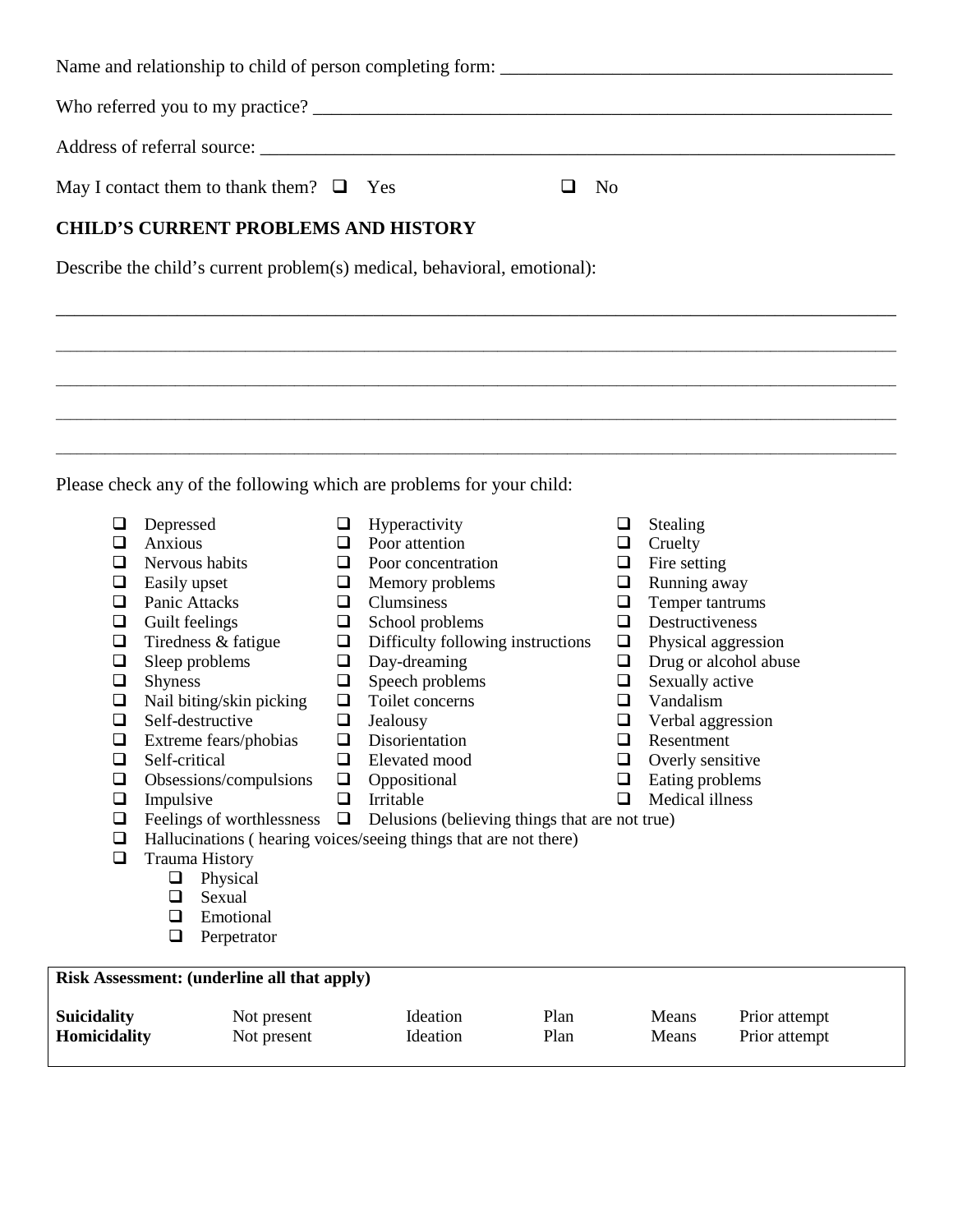# **Current Impairment:**

#### **Impairment Level**

| <b>Categories</b>                                                                                                                           | N <sub>0</sub><br>Impairment | Mild<br>Impairment  | Moderate<br>Impairment      | Marked<br>Impairment | <b>Extreme</b><br>Impairment |
|---------------------------------------------------------------------------------------------------------------------------------------------|------------------------------|---------------------|-----------------------------|----------------------|------------------------------|
| Relationship/Family                                                                                                                         | $\mathbf{1}$                 | 2                   | 3                           | 4                    | 5                            |
| Job/School/Performance                                                                                                                      | $\mathbf{1}$                 | 2                   | 3                           | 4                    | $\sqrt{5}$                   |
| Friendship/Peer relationships                                                                                                               | 1                            | $\mathbf{2}$        | $\ensuremath{\mathfrak{Z}}$ | 4                    | $\sqrt{5}$                   |
| Hobbies/Interests/Play Activities                                                                                                           | 1                            | $\overline{c}$      | 3                           | 4                    | 5                            |
| Physical Health                                                                                                                             | 1                            | 2                   | 3                           | 4                    | 5                            |
| Legal Status (Arrest, Probation)                                                                                                            | 1                            | 2<br>$\overline{2}$ | 3<br>3                      | 4<br>4               | 5<br>5                       |
| Activities of Daily Living<br>(personal hygiene, bathing, etc.                                                                              | 1                            |                     |                             |                      |                              |
| <b>Eating Habits</b>                                                                                                                        | 1                            | 2                   | 3                           | 4                    | 5                            |
| <b>Sleeping Habits</b>                                                                                                                      | $\mathbf{1}$                 | $\sqrt{2}$          | $\mathfrak{Z}$              | 4                    | 5                            |
| Ability to Concentrate                                                                                                                      | $\mathbf{1}$                 | $\sqrt{2}$          | 3                           | 4                    | $\sqrt{5}$                   |
| Ability to Control Temper                                                                                                                   | $\mathbf{1}$                 | 2                   | 3                           | 4                    | 5                            |
| When did the current problems start or when were they first noticed?                                                                        |                              |                     |                             |                      |                              |
|                                                                                                                                             |                              |                     |                             |                      |                              |
|                                                                                                                                             |                              |                     |                             |                      |                              |
|                                                                                                                                             |                              |                     |                             |                      |                              |
| List all professionals and agencies which have been involved in the current problem(s), dates of contact, and<br>whether it was beneficial: |                              |                     |                             |                      |                              |
| <u> 2000 - Jan James James Barnett, mensk politik (d. 1982)</u>                                                                             |                              |                     |                             |                      |                              |
|                                                                                                                                             |                              |                     |                             |                      |                              |
|                                                                                                                                             |                              |                     |                             |                      |                              |
|                                                                                                                                             |                              |                     |                             |                      |                              |
|                                                                                                                                             |                              |                     |                             |                      |                              |
|                                                                                                                                             |                              |                     |                             |                      |                              |
| ,我们也不能在这里的时候,我们也不能会在这里,我们也不能会不能会不能会不能会不能会不能会不能会。""我们的人们,我们也不能会不能会不能会不能会不能会不能会不能会                                                            |                              |                     |                             |                      |                              |
|                                                                                                                                             |                              |                     |                             |                      |                              |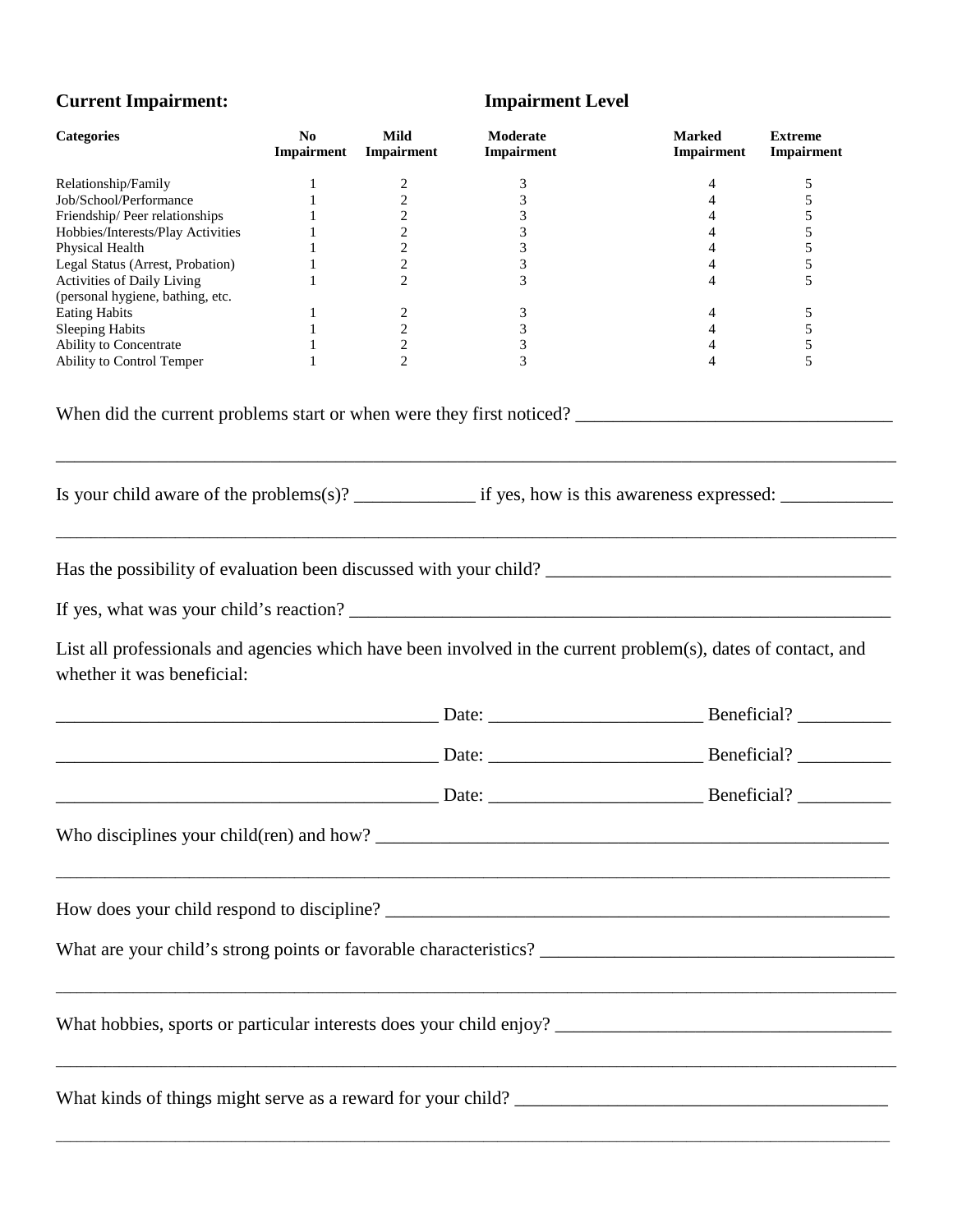| What religion does your family belong to? | How involved is your child with a                        |
|-------------------------------------------|----------------------------------------------------------|
| religious system?                         | Are your child's religious beliefs important to him/her? |

#### **SUBSTANCE USE AND DEPENDENCY**

How often does your child currently use the following substances? (Place a check in the column to indicate current use; if your child's past use was different, indicate this by writing "past" in the appropriate column next to each substance.)

| Beer<br>Wine<br>Distilled Alcohol<br>Marijuana<br>Cocaine<br>Crack<br><b>Barbiturates</b><br>Amphetamines<br>Tranquilizers<br>Analgesics<br>Heroin<br>Caffeine<br>Other<br>Other                                                                                                                                  | Daily<br>❏<br>$\Box$<br>$\Box$<br>$\Box$<br>❏<br>❏<br>$\Box$<br>$\Box$<br>$\Box$<br>$\Box$<br>$\Box$<br>$\Box$<br>❏<br>❏ | $3-5x/$ week<br>⊔<br>$\Box$<br>ப<br>⊔<br>ப<br>ப<br>ப<br>ப<br>⊔<br>⊔<br>□<br>❏<br>⊔<br>❏ | $1-2x/$ week<br>$\Box$<br>$\Box$<br>$\Box$<br>❏<br>$\Box$<br>$\Box$<br>$\Box$<br>$\Box$<br>❏<br>$\Box$<br>$\Box$<br>$\Box$<br>$\Box$<br>◻ | $2-3x/month$<br>⊔<br>$\Box$<br>❏<br>❏<br>⊔<br>⊔<br>⊔<br>❏<br>❏<br>❏<br>❏<br>❏<br>❏<br>◻ | 1/month<br>❏<br>❏<br>⊔<br>❏<br>⊔<br>❏<br>❏<br>⊔<br>❏<br>❏<br>❏<br>❏<br>❏<br>◻ | Seldom<br>❏<br>$\Box$<br>$\Box$<br>□<br>□<br>□<br>□<br>$\Box$<br>$\Box$<br>$\Box$<br>$\Box$<br>$\Box$<br>□<br>◻ | Never<br>❏<br>❏<br>❏<br>❏<br>⊔<br>❏<br>❏<br>❏<br>❏<br>❏<br>❏<br>❏<br>❏<br>❏ |
|-------------------------------------------------------------------------------------------------------------------------------------------------------------------------------------------------------------------------------------------------------------------------------------------------------------------|--------------------------------------------------------------------------------------------------------------------------|-----------------------------------------------------------------------------------------|-------------------------------------------------------------------------------------------------------------------------------------------|-----------------------------------------------------------------------------------------|-------------------------------------------------------------------------------|-----------------------------------------------------------------------------------------------------------------|-----------------------------------------------------------------------------|
| Has your child had problems as a result of his/her substance use? __________ Describe ______________                                                                                                                                                                                                              |                                                                                                                          |                                                                                         |                                                                                                                                           |                                                                                         |                                                                               |                                                                                                                 |                                                                             |
| Has anyone in your child's family ever had problems with substance abuse or dependency?<br>Has anyone in your family been involved in treatment for substance use or dependency? ______________<br>Has anyone in your family been involved with a 12-step group (AA, Al-Anon, etc.)? ____________________________ |                                                                                                                          |                                                                                         |                                                                                                                                           |                                                                                         |                                                                               |                                                                                                                 |                                                                             |
| <b>TREATMENT GOALS</b>                                                                                                                                                                                                                                                                                            |                                                                                                                          |                                                                                         |                                                                                                                                           |                                                                                         |                                                                               |                                                                                                                 |                                                                             |
| List the benefits you hope your child receives from therapy. This is most important. Please be specific.                                                                                                                                                                                                          |                                                                                                                          |                                                                                         |                                                                                                                                           |                                                                                         |                                                                               |                                                                                                                 |                                                                             |
| 3.                                                                                                                                                                                                                                                                                                                |                                                                                                                          |                                                                                         |                                                                                                                                           |                                                                                         |                                                                               |                                                                                                                 |                                                                             |
| Do you think your child would be helped more by: (check all that apply)                                                                                                                                                                                                                                           |                                                                                                                          |                                                                                         |                                                                                                                                           |                                                                                         |                                                                               |                                                                                                                 |                                                                             |
| $\Box$<br>Counseling with parents $\Box$ Psychological testing<br>Family counseling<br>$\Box$<br>Skills to change specific behaviors<br>$\Box$<br>Other:<br>$\Box$                                                                                                                                                |                                                                                                                          | $\Box$ Group therapy                                                                    |                                                                                                                                           | $\Box$<br>$\Box$                                                                        | Medication                                                                    | Counseling with child individually                                                                              |                                                                             |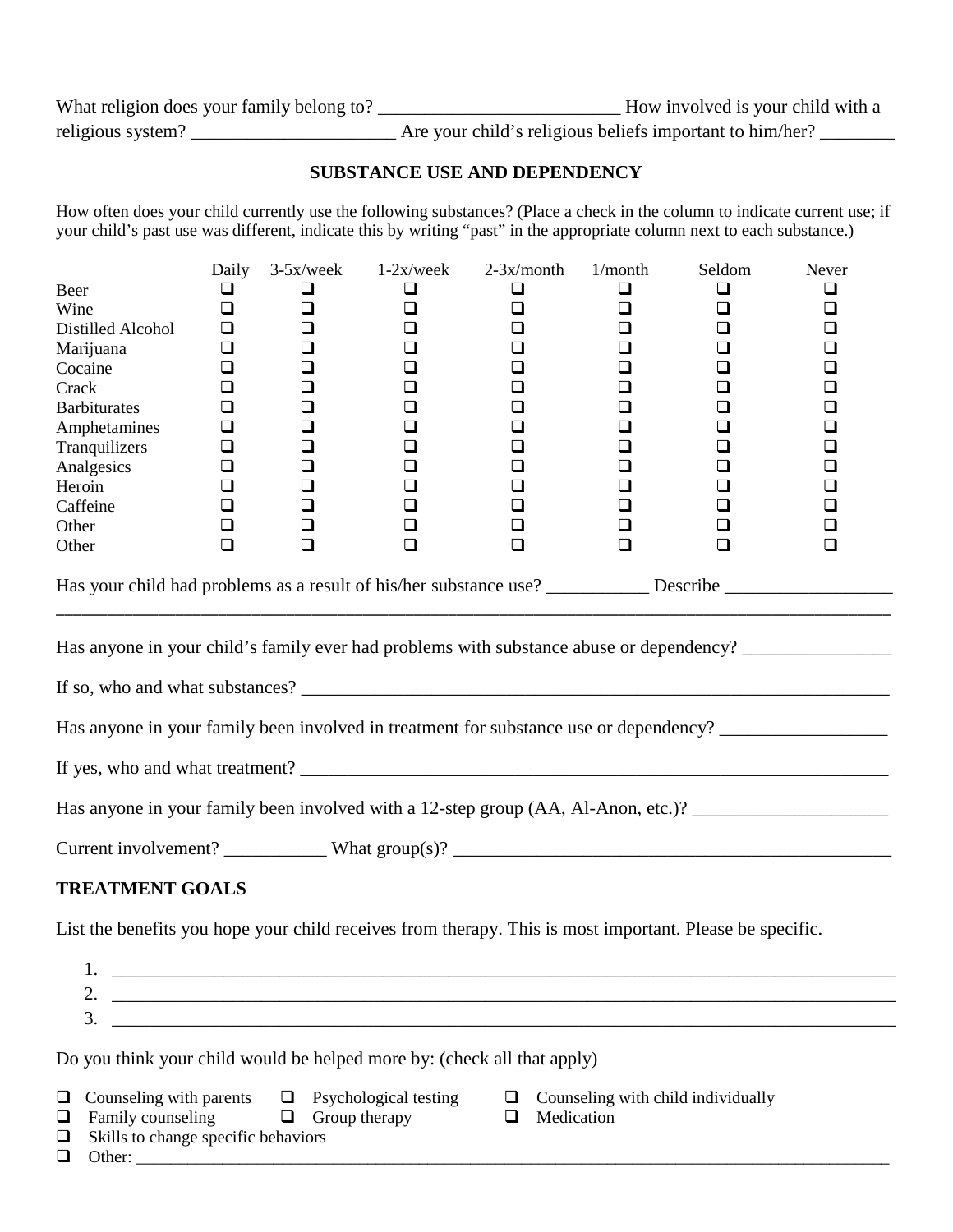### **CHILD'S EDUCATION**

| ,我们也不能会在这里,我们也不能会在这里,我们也不能会在这里,我们也不能会在这里,我们也不能会在这里,我们也不能会在这里,我们也不能会不能会不能会。""我们,我<br>Has your child repeated any grades? _____________ If yes, what grade and reason: _____________________________                                     |  |
|----------------------------------------------------------------------------------------------------------------------------------------------------------------------------------------------------------------------------------------|--|
| Has your child required any special assistance at school? __________ If yes, what kind of assistance? _______                                                                                                                          |  |
|                                                                                                                                                                                                                                        |  |
| Please list any behavior problems your child is having or has had in school: _________________________________                                                                                                                         |  |
| Any previous or current concerns with bullying? ___________ If yes, please describe: _________________________                                                                                                                         |  |
| <b>CHILD'S DEVELOPMENT</b>                                                                                                                                                                                                             |  |
| Please list any problems encountered during the pregnancy and/or delivery and the first weeks of life:                                                                                                                                 |  |
| Was your child administered oxygen at birth? ___________________________________                                                                                                                                                       |  |
| <b>EARLY DEVELOPMENT</b>                                                                                                                                                                                                               |  |
| Was your child an easy to care for infant? ___________ If not, please explain: _____________________                                                                                                                                   |  |
|                                                                                                                                                                                                                                        |  |
| <u> 1990 - Johann Stoff, deutscher Stoff, der Stoff, der Stoff, der Stoff, der Stoff, der Stoff, der Stoff, der S</u>                                                                                                                  |  |
|                                                                                                                                                                                                                                        |  |
| <u> 1990 - Johann Stoff, deutscher Stoff, der Stoff, der Stoff, der Stoff, der Stoff, der Stoff, der Stoff, der S</u><br>If your child has started puberty, has the onset appeared to cause any difficulties? _________ If yes, please |  |
|                                                                                                                                                                                                                                        |  |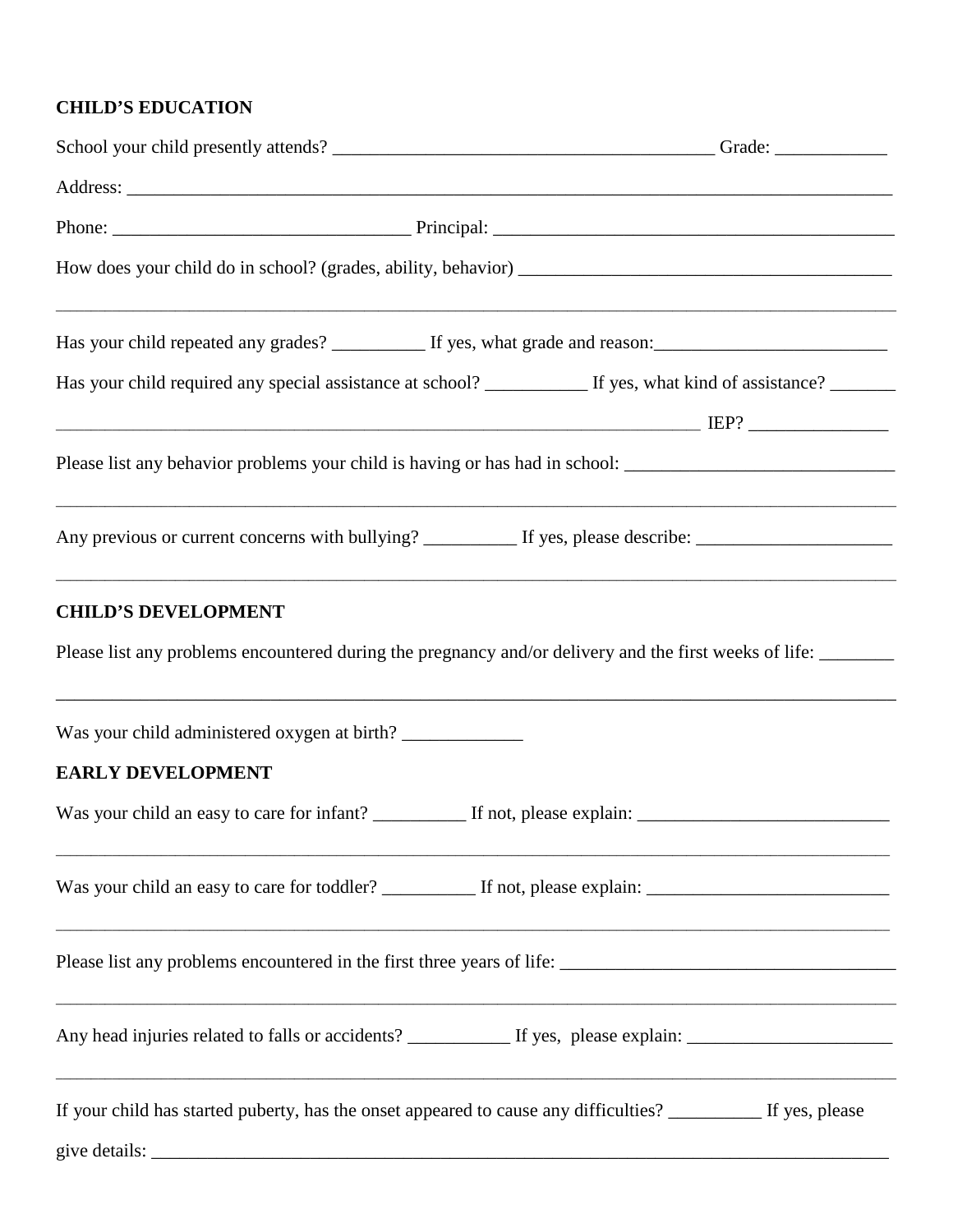Has your child ever behaved or talked in a way that was not sexually appropriate for a boy/girl his/her age? \_\_\_\_\_\_\_\_\_\_ If yes, give details: \_\_\_\_\_\_\_\_\_\_\_\_\_\_\_\_\_\_\_\_\_\_\_\_\_\_\_\_\_\_\_\_\_\_\_\_\_\_\_\_\_\_\_\_\_\_\_\_\_\_\_\_\_\_\_\_\_\_\_\_\_\_\_

## **CHILD'S HEALTH**

| Does your child have any allergies? ____________ If yes, please give details: ________________________________                                                                                                                       |
|--------------------------------------------------------------------------------------------------------------------------------------------------------------------------------------------------------------------------------------|
| Has your child ever had a fever above 105 degrees? ___________ If yes, please give child's age at the time,                                                                                                                          |
| Has your child had any significant accidents or injuries (including broken bones)? ________ If yes, give                                                                                                                             |
|                                                                                                                                                                                                                                      |
|                                                                                                                                                                                                                                      |
|                                                                                                                                                                                                                                      |
| Has your child ever had seizures (convulsions)? ____________ If yes, give details: ___________________________                                                                                                                       |
| Has your child received medications in the past for emotional, physical, or behavioral problems?                                                                                                                                     |
| If yes, please give the following details:                                                                                                                                                                                           |
|                                                                                                                                                                                                                                      |
|                                                                                                                                                                                                                                      |
|                                                                                                                                                                                                                                      |
|                                                                                                                                                                                                                                      |
|                                                                                                                                                                                                                                      |
| Please describe any occurrences of birth defects, mental retardation, nerve disease (cerebral palsy, epilepsy) and<br>psychiatric conditions in the immediate family and the child's blood relatives: ______________________________ |

\_\_\_\_\_\_\_\_\_\_\_\_\_\_\_\_\_\_\_\_\_\_\_\_\_\_\_\_\_\_\_\_\_\_\_\_\_\_\_\_\_\_\_\_\_\_\_\_\_\_\_\_\_\_\_\_\_\_\_\_\_\_\_\_\_\_\_\_\_\_\_\_\_\_\_\_\_\_\_\_\_\_\_\_\_\_\_\_\_\_

 $\_$  ,  $\_$  ,  $\_$  ,  $\_$  ,  $\_$  ,  $\_$  ,  $\_$  ,  $\_$  ,  $\_$  ,  $\_$  ,  $\_$  ,  $\_$  ,  $\_$  ,  $\_$  ,  $\_$  ,  $\_$  ,  $\_$  ,  $\_$  ,  $\_$  ,  $\_$  ,  $\_$  ,  $\_$  ,  $\_$  ,  $\_$  ,  $\_$  ,  $\_$  ,  $\_$  ,  $\_$  ,  $\_$  ,  $\_$  ,  $\_$  ,  $\_$  ,  $\_$  ,  $\_$  ,  $\_$  ,  $\_$  ,  $\_$  ,